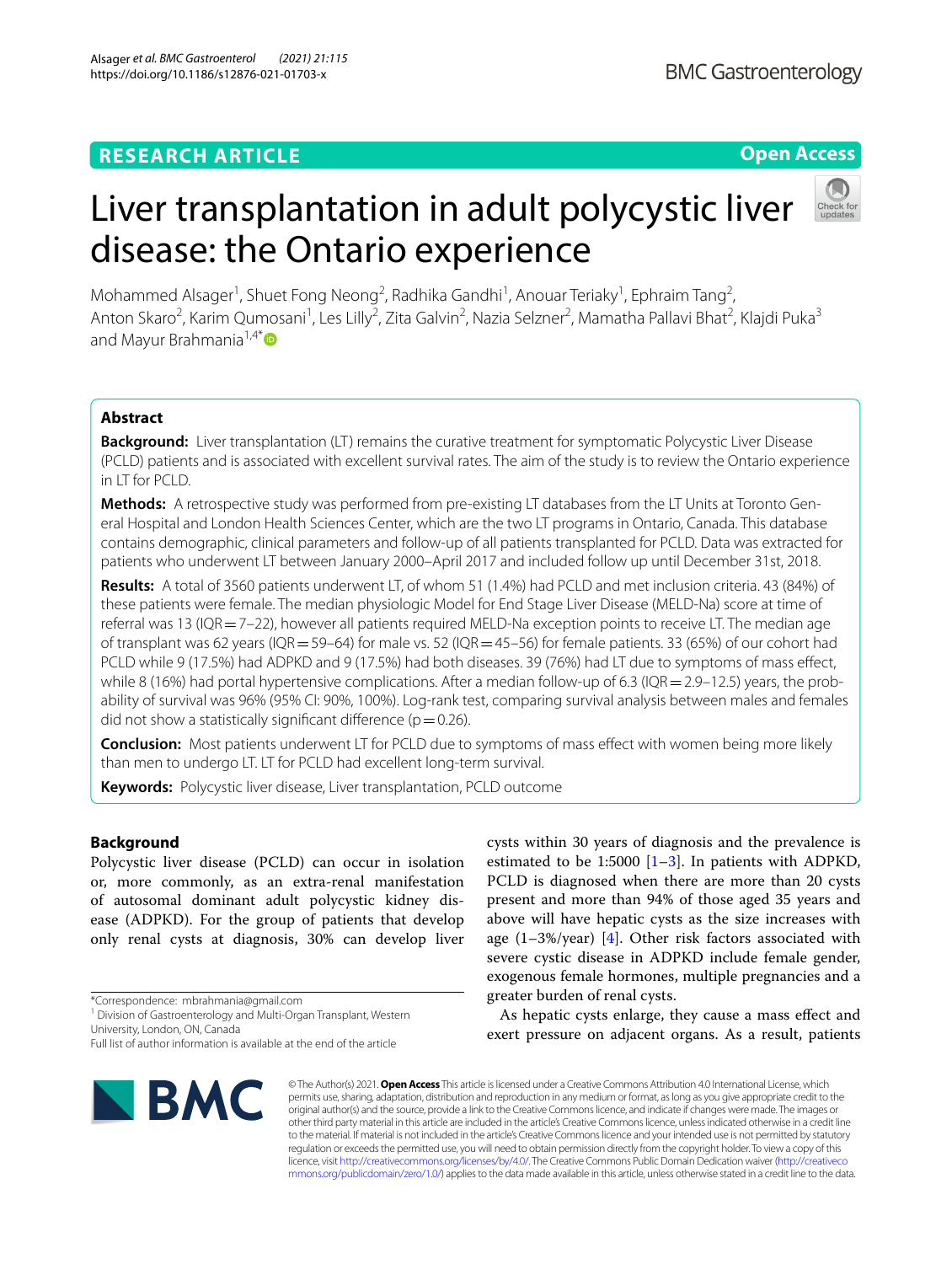experience dyspnea, early satiety, weight loss and malnutrition [\[4](#page-5-2)]. Portal hypertension can also arise as large hepatic cysts cause architectural distortion, increasing intrahepatic resistance to blood flow. Hepatic venous outflow obstruction and direct portal vein compression also contribute to the mechanism of portal hypertension in this patient group  $[4]$  $[4]$ . Liver transplantation  $(LT)$ is the defnitive curative treatment for PCLD patients with excellent patient survival rates when compared to patients transplanted for other indications. The indication for Liver transplant (LT) is usually for symptomatic relief. Once listed, Patients with PCLD are awarded exceptions MELD-Na points every three months. In this study, we examined the Ontario experience with regards to LT in PCLD patients.

#### **Methods**

#### **Study design, inclusion and exclusion criteria**

A multi-center retrospective cohort study was performed of patients diagnosed with PCLD and referred for LT between January 1, 2000 and April 30, 2017. The study was conducted at the two LT centers in the province of Ontario (University Health Network, Toronto; and University Hospital; London) which serve an estimated population of 14,000,000 and perform approximately 225 LT per year (including living donor and simultaneous liver kidney (SLK)). The diagnosis of PCLD was based on radiographic evidence (CT or MRI). Patients who were transplanted (single organ, SLK, or living donor) for complications related to PCLD were included in the study. Patients were excluded from LT if there had any contraindications such as poor social support, frailty or uncontrollable psychiatric illness. All data was extracted for patients who had follow up till December 31st, 2018. We also excluded patients whom follow-up data is unavailable in the electronic health records. Figure [1](#page-2-0) shows the final patients selection. The study was conducted in accordance with the guidelines of the Declaration of Helsinki and the principles of Good Clinical Practice and is approved by the ethical review boards of University of Toronto and Western University.

#### **Statistical analysis**

Continuous variables were expressed as median values with interquartile ranges (IQR) and categorical variables were expressed as frequencies (percentages). Continuous variables were compared between groups using the Wilcoxon rank-sum test and categorical variables were compared using Fisher's exact test. The starting time point, or baseline, for the analysis was defned as the date a patient received LT. Patients were followed until death or date of the last outpatient visit. Data was analyzed using the R statistical software (Version 3.2.2).

### **Results**

#### **Patient characteristics**

There was a total of 3560 LT performed during the study period with 51 (1.4%) related to PCLD and meeting inclusion criteria. 43 (84.3%) LT recipients were female, while  $8(15.6%)$  recipients were male. The median age for all patients was 54 years ( $IQR=46-59$ ). In subgroup analysis, the median age for female recipients was 52 years ( $IQR = 45-56$ ) vs. a median age of 62 years in male recipients ( $IQR = 59-64$ ). The median waitlist time was 9.7 months ( $IQR = 5.5-18.1$ ). The median physiologic MELD score at the time of transplant was 13 ( $IQR = 7-22$ ). The median physiologic MELD score for male population was 22 ( $IQR=17-22$ ) in comparison to a median physiologic MELD of 10 ( $IQR = 6-21$ ). In the male population, 7 (87%) had worsening kidney function with a median creatinine of 426 ( $IQR = 237-$ 485) as oppose to female group 15 (34.8%) which had a median creatinine of 91 with  $(IQR = 73-184)$ . However, all patients were transplanted with exception points. 39 (76%) were referred for LT, as they were experiencing mass efect symptoms such as early satiety, abdominal pain, nausea and vomiting and 8 (16%) had portal hypertension related complications as the main indication for LT. The remaining  $4(8%)$  patients' indications of transplant were not documented. In patients with portal hypertension, 5 (62.5%) had portal hypertension due to vascular invasion while the remaining 3 (37.5%) had portal hypertension due to fbrotic parenchyma. All patients had registered dietitian involved in their as part of transplant team however, none of the patients required additional nutritional support i.e., TPN. Table [1](#page-3-0) show the demographic characteristics of our cohort.

#### **Main disease and type of LT**

33 (64.7%) patients had PCLD as the primary disease, 9 (17.6%) had polycystic kidney disease (PCKD) as their primary disease and 9 (17.6%) patients had both polycystic liver and kidney disease. 29 (56.9%) received LT alone, 7 (13.7%) had a simultaneous liver kidney transplant (SLK) and 15 (29.4%) patients received a kidney transplant followed by LT. There were 46 (90%) orthotopic LT and 5 (10%) living donor LT. Out of patients who received orthotropic LT, 38 (82.6%) were female. All patients who received living donor LT were females.

#### **Post‑operative management, complications and survival**

Patients were followed up for a median of 6.3 years  $(IQR=2.9 -12.5)$ , however, male patients were followed up for a median of 2.9 years  $(IQR=2.2-4.1)$  vs a median of 8 years ( $IQR = 3-13.8$ ) among females. At the end of follow-up, 16 (31.4%) were using Tacrolimus monotherapy while a combination of Tacrolimus and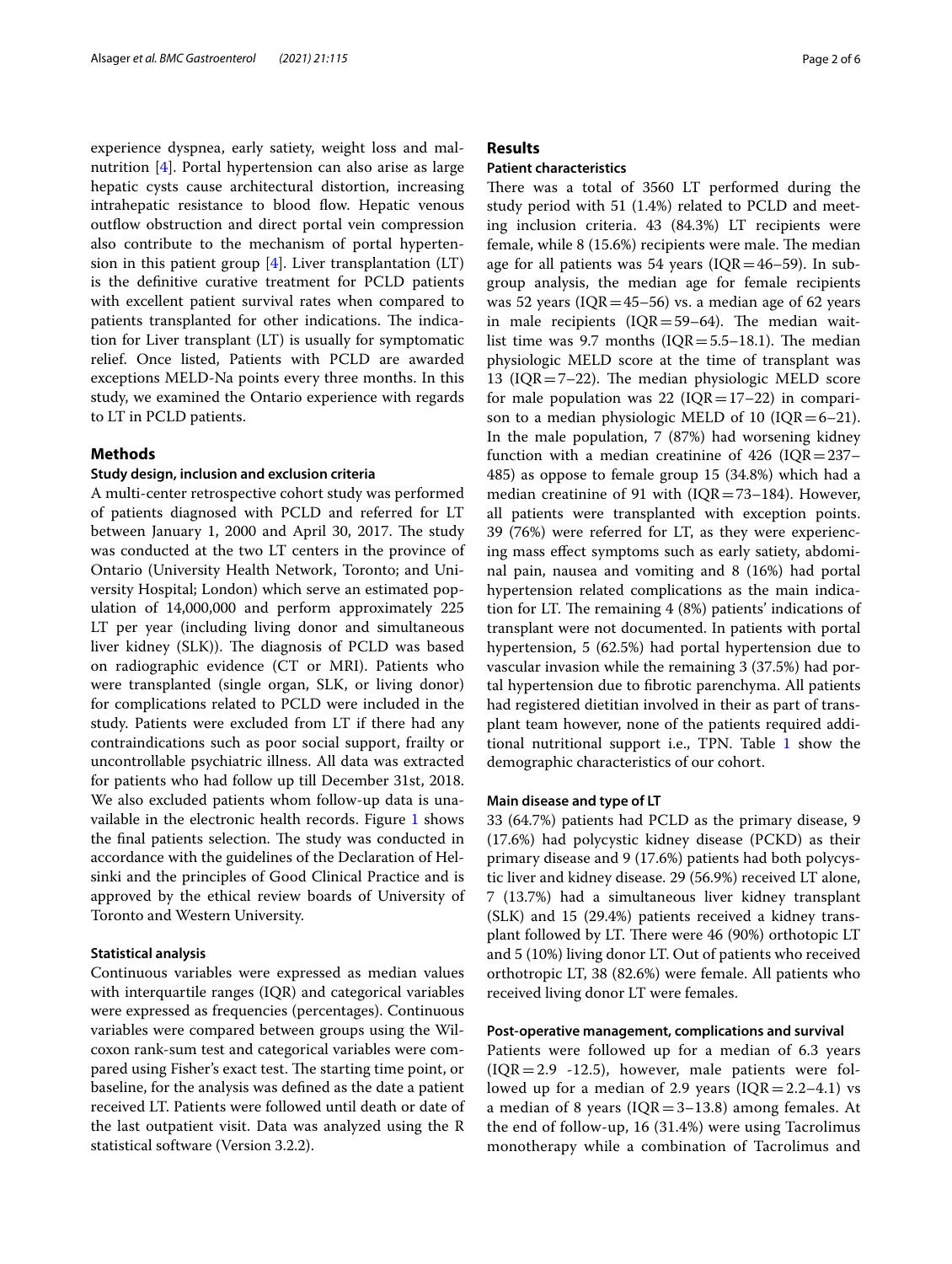

<span id="page-2-0"></span>Mycophenolic acid was used in 11 (21.5%) patients. 24 (47%) patients were on combination therapy of Cyclosporin/ Mycophenolic or Cyclosporine alone. 1 (2%) of the patients developed insulin dependent Diabetes Mellitus, 2 (3.9%) developed CMV infection, 3 (5.8%) developed complications related the surgery such as pneumothorax/ pleural efusion. In addition, 3 (5.8%) developed T-cell mediated rejection and 2 (3.9%) had re-transplantation due hepatic artery thrombosis. There were 4 total deaths in our cohort, all greater than one year from transplant and were transplantrelated (1 male, 3 females) with failed grafts. Log-rank test comparing survival among males and females was not significant  $(\chi^2(1)=1.3, p=0.26;$  Fig. [2\)](#page-3-1). The overall probability of survival for our cohort is 100% (95% CI 100%,100%) at 1 year and 96% (95% CI 90%, 100%) at the 3, 5 & 10 year follow up.

## **Discussion**

Our study shows patients with PCLD undergo LT predominantly for symptom management, more specifcally for the mass efect caused by the multiple hepatic cysts. Native MELD scores tend to be much lower than what would usually be needed to attract a deceased donor offer and therefore most attract a donor with the help of additional MELD exception points. Although most PCLD LT recipients were female, both genders had 5-year survival exceeding 90%.

PCLD is a disease characterized by presence of multiple cysts in the liver and is often associated with adult polycystic kidney disease (ADPKD). Isolated PCLD is usually associated with gene *SEC63* and *PRKCXH,* which code for special proteins involved in protein processing [[5\]](#page-5-3). Once mutated, these proteins affect polycystin-1 and polycystin-2 which will lead the formation of cysts [\[6](#page-5-4)].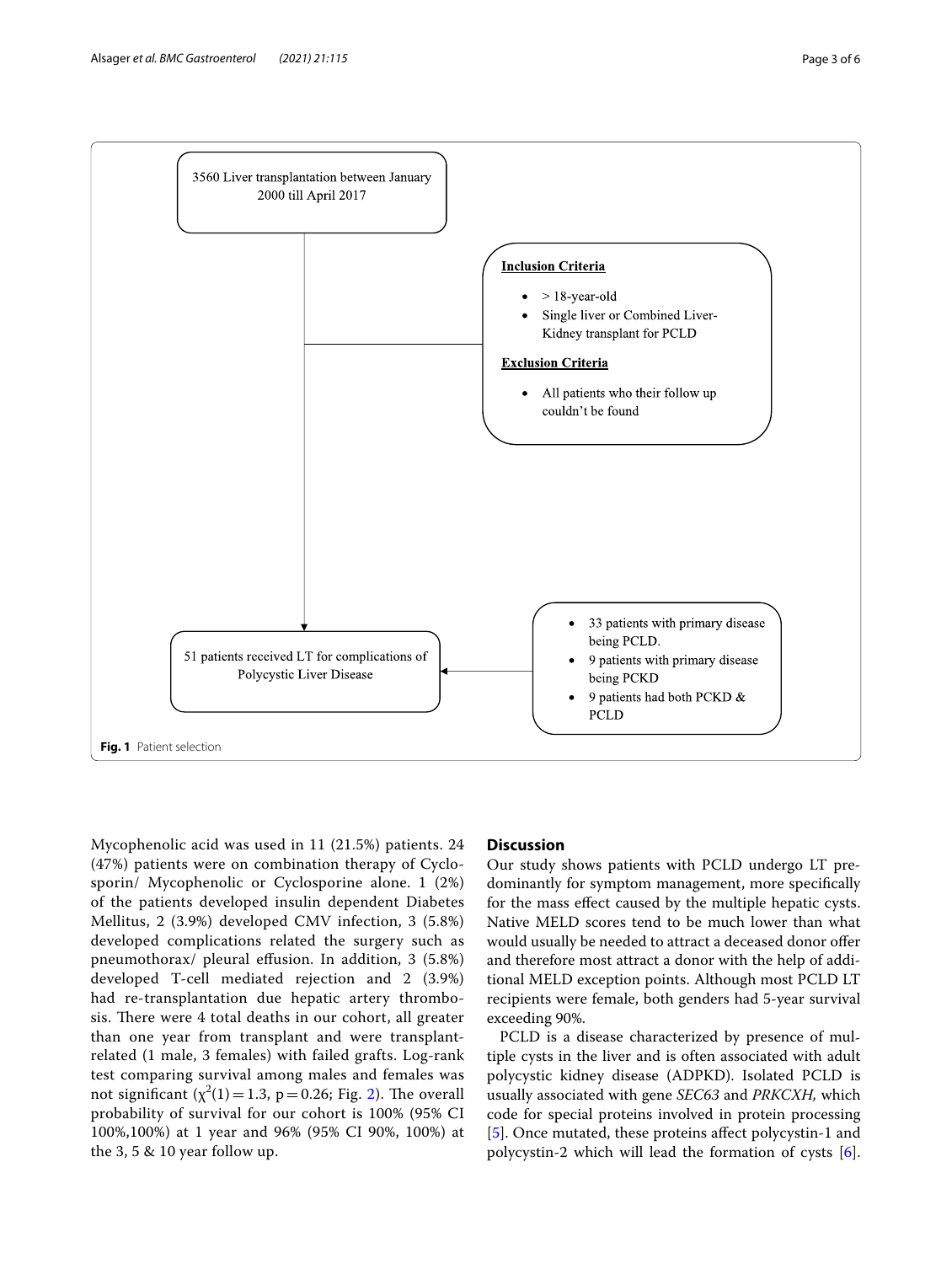| Variable                                   | Total             | Male             | Female         |
|--------------------------------------------|-------------------|------------------|----------------|
| Number of Transplants                      | 51 (100%)         | 8 (16%)          | 43 (84%)       |
| Median age*                                | 54 (46-59)        | $62(59-64)$      | $52(45-56)$    |
| Median Waitlist (months)                   | $9.8(5.5 - 18.7)$ | $10.2(7.4-14.1)$ | $9.5(5-18.8)$  |
| Median MELD score at time of transplant    | $13(7-22)$        | $22(17-22)$      | $10(6-21)$     |
| Median (years) follow up                   | 6.3(12.5)         | $2.9(2.2 - 4.1)$ | $8(3-13.8)$    |
| Orthotopic Liver transplant                | 46 (90.1%)        | 8 (15.6%)        | 38 (74.5%)     |
| Living donor                               | 5(9.8%)           | $0(0\%)$         | $5(9.8\%)$     |
| Liver transplant alone                     | 29 (56.8%)        | $1(1.9\%)$       | 28 (54.9%)     |
| Kidney first then liver transplant         | 15 (29.4%)        | $3(5.8\%)$       | 12 (23.5%)     |
| Simultaneous Liver-Kidney transplant (SLK) | 7 (13.7%)         | 4(7.8%)          | $3(5.8\%)$     |
| Median Creatinine $(\mu \text{ mol})$      | 101 (80-319)      | 426 (237-485)    | $91(73 - 184)$ |
| Median Hemoglobin (g/L)                    | 116(109-126)      | $118(113 - 127)$ | 116 (109-127)  |
| Median platelet $(10^9/L)^*$               | 189 (130-239)     | 189 (118 - 203)  | 193 (132-240)  |
| Median Bilirubin µ mol*                    | $10(8-14)$        | $10(9-11)$       | $10(7-14)$     |
| Median INR*                                | $1.1(1-1.2)$      | $1.2(1.15-1.2)$  | $1.1(1-1.2)$   |
| Median Albumin (g/L)*                      | $40(35-43)$       | $36(33-40)$      | $40(35-43)$    |
| Death                                      | $4(7.8\%)$        | $1(1.9\%)$       | 3(5.8%)        |

<span id="page-3-0"></span>**Table 1** Patient demographics of those undergoing liver transplantation for polycystic liver disease

\* Medians expressed as IQR



<span id="page-3-1"></span>The main risk factors for having PCLD is having a family member with the disease, as it follows Mendelian mode of inheritance. Despite the similar genetic predisposition, the major risk factors for a massive hepatic cyst are female sex, exposure to female steroid hormone, pregnancy and exogenous hormone use such as oral contraceptives (OCPs) in postmenopausal women. This finding has led to the theory of probable hormonal regulation of these proteins leading to formation of hepatic cysts. This likely also explains why majority of PCLD patients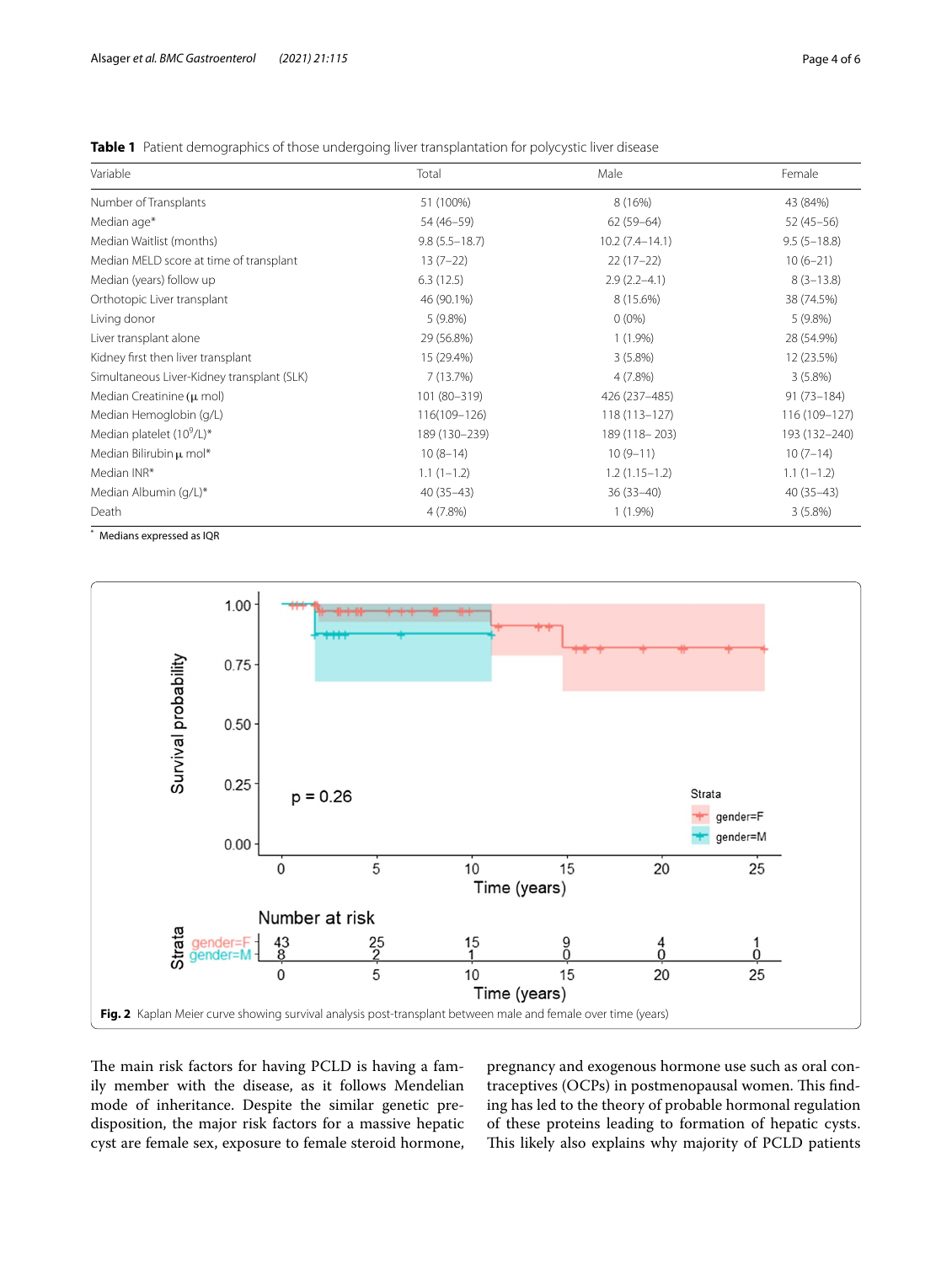are female, as estrogen stimulates cystolic receptors through a complicated signaling pathway leading to cyst proliferation [\[7](#page-5-5)].

There are multiple risk factors that play a pivotal role in predicting mortality in LT. In general, these factors are related to the pre-transplant kidney function, cardiac & pulmonary status [[8\]](#page-5-6). Nonetheless, most LT programs have allocated exception points for PCLD patients taking this into account when it comes to prioritizing PCLD patients in LT waitlist [[9\]](#page-5-7). Our study had a median age of 54 years which may have contributed to the excellent outcomes shown when compared to the European liver transplant registry group (ELTR) who had 1, 5, 10-year survival 89%, 85%, 77%, respectively, for patient with PCLD  $[10]$  $[10]$ . This finding may be related to having a relatively younger population that were otherwise healthy and potentially have contributed to the excellent outcomes seen for our population. However, there are modalities that can be tried before proceeding with LT.

Generally, patients with PCLD receive LT after exhausting medical therapy such as somatostatin analogues, radiological therapies such as sclerotherapy, cyst fenestration and lastly liver resection [\[11](#page-5-9)]. Despite the short acting half-life of naturally occurring somatostatin, synthetic long-acting somatostatins have been developed. Somatostatin interferes with biochemical signaling pathway inhibiting fluid secretion and have shown excellent results in patients with PCLD [[12\]](#page-5-10). However, side efects may not be preferable to patients since it causes diarrhea and abdominal cramps. In the past, it has been suggested that combination of mammalian target of rapamycin (mTOR) inhibitors with somatostatin analogues may have better outcomes in comparison to somatostatin analogues monotherapy, but a recent trial suggested otherwise [\[13](#page-5-11)]. Aspiration with sclerotherapy is another treatment modality which considered safe and has regression and partial regression of 22% and 19% respectively [[14](#page-5-12)]. With regards to cyst fenestration, patients' needs to be selected carefully as it is preferred in patients with less severe disease and few, superfcial, dominant hepatic cysts [[15](#page-5-13)]. Lastly, patients may undergo hepatic resection with preservation of liver volume, however, this does not come without potential complications [[16\]](#page-5-14). These complications can vary from anastomotic leak to massive ascites and should be considered in highly selected patients in which immunosuppressant is not desired. Therefore, it is reasonable to consider medical therapy with somatostatin analogues for patients with difuse PCLD and to consider radiological and surgical treatments for patients with limited but large cysts before assessing for LT [[17\]](#page-5-15).

Liver transplantation has become a lifesaving procedure for many patients who meet criteria, however, this is limited by shortage of organ donors which makes organ allocation challenging for patients who need it the most [[18\]](#page-5-16). PCLD patients often do not show the typical cirrhosis pathway sequelae from compensation to decompensation but rather have indications for LT due to symptom burden (cachexia, anorexia, abdominal distention) and to improve their quality of life. This leads to an ethical dilemma whether we subject otherwise healthy patients to lifelong immunosuppression only to improve their quality of life  $[19]$ . In addition to the above-mentioned challenges, this has led to increased wait times and waitlist mortality among other populations including patients with PCLD [\[21](#page-5-18)]. Recently, a similar situation was thought to be occurring with Hepatocellular carcinoma, and hence, the LT programs in Ontario decided to cap exception points at 30 and this may be an avenue to explore with PCLD given treatment modalities available and the excellent outcomes [\[22](#page-5-19)].

The strength of this study includes a large sample size from two established LT program that covers a population of 14 million people. However, there are important limitations of the current study that need to be highlighted. Firstly, the possibility of selection bias as PCLD patients are usually healthier compared to other patients with CLD may overestimate their survival. Also, our study population consists of mostly female patients limiting the generalizability to male patients, however, the nature of this disease dictates that it predominantly afects females. Secondly, no/missing data were available regarding surgical techniques, transfusion requirements, post-operative renal replacement therapy requirements, radiological and histopathological fndings thus it was not included in our analysis. Lastly, our study included patients who had LT from 2000–2017 in two LT centers that have diferent surgical and therapeutic protocols which also may have afected survival however, surgical techniques and protocols have improved over time and so it is likely outcomes would at least be similar or even better.

#### **Conclusion**

Patients with PCLD carry a high symptom burden requiring MELD-Na exception points to receive liver transplantation as many do not have high MELD-Na scores at the time of listing. Moreover, PCLD disproportionately afects women but overall long-term survival is excellent in both genders.

#### **Abbreviations**

LT: Liver Transplant; PCLD: Polycystic Liver Disease; MELD-Na: Model of End Stage Liver Disease-Na; IQR: Interquartile Range; ADPKD: Adult Polycystic Kidney Disease; SLK: Simultaneous Liver-Kidney; CT: Computed Tomography; MRI: Magnetic Resonance Imaging; PCKD: Polycystic Kidney Disease; CMV: